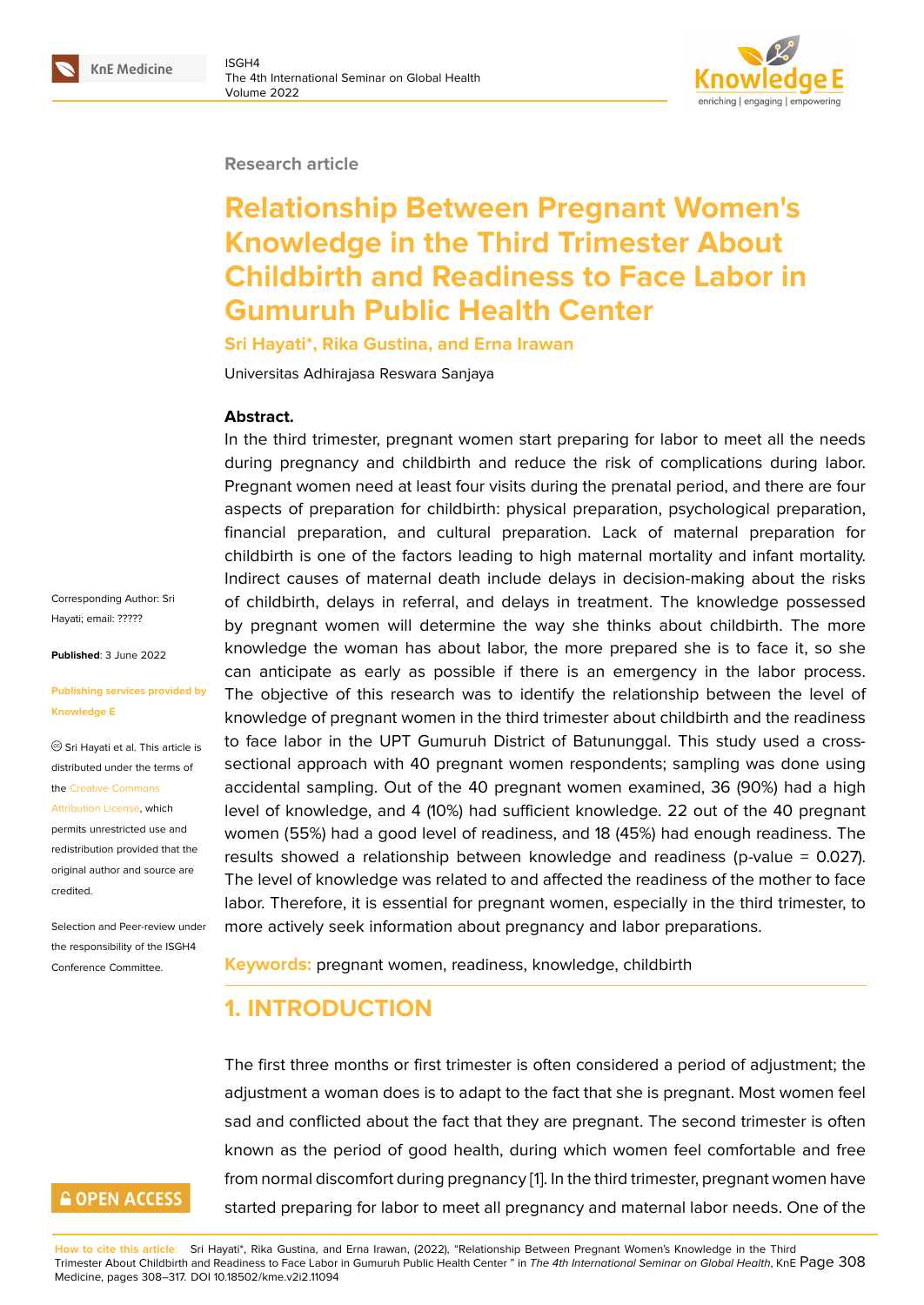efforts that can be done to reduce and prevent death is to prepare for labor; pregnant women should prepare for a safe delivery and be prepared in the third trimester of [2].

Pregnant women will need at least four visits during the prenatal period, from the first trimester (K1) of pregnancy until the 14th week of pregnancy. Get standard antenatal care in the second trimester (K2), at 14-28 weeks gestation. Plan at least two visits betwe[en](#page-8-1) the ages of 28-36 weeks of pregnancy and after 36 weeks (K3 and K4) and be aware of signs of labor [3].In 2017, the number of pregnant women in Indonesia was recorded at around 5,324,562 [4]. The estimated number of pregnant women in Bandung in 2019 in 44,101 pregnant women. The highest pregnancy was in Batununggal District, 112.81% (2,404 visits). [Th](#page-8-2)e area with the most prominent K4 pregnant women visits coverage is in Batununggal Dis[tric](#page-8-3)t 112.81% (2,404 visits) [5].

Preparation for labor in childbirth there are four things that need to be prepared, namely: physical preparation, psychological preparation, financial preparation, culture preparation [6]. [4] which includes the prep[ar](#page-8-4)ation of labor, namely questions about who will help help the delivery, where will the mother be giving birth who will help and accompany in labor, the possibility of blood donor readiness if problems arise, transportatio[n](#page-8-5) m[et](#page-8-3)hods if referral is needed, and cost support. When the mother is not ready for her pregnancy the mother can experience stress during pregnancy and can experience Postpartum Depressive Syndrom (PDS) or depression that occurs after childbirth and the mother should get help regularly during pregnancy to avoid various kinds of stress [7]. The impact that occurs can the mother experience anxiety can trigger the stimulation of uterine contractions. She can increase blood pressure so that it can trigger the occurrence of preeclampsia and miscarriage.

Lack of mat[ern](#page-8-6)al preparation for childbirth is one of the factors causing high maternal mortality (AKI) and infant mortality (AKB). The occurrence of maternal death is related to direct and indirect causes. The leading direct causes of maternal death in Indonesia are bleeding, eclampsia and infection. Indirect causes of maternal death are delays in decision-making about the risks of childbirth, referral delays, and treatment delays. As for four too, too old pregnant  $(> 35$  years), too young to get pregnant  $(< 20$  years), too much ( $>$  4 children), too close (distance between births  $<$  2 years) [8]

Preparation of labor is essential to be prepared during pregnancy and childbirth because the mother's preparation to give birth can reduce the mortality rate of mother and baby. Factors related to labor preparation: Age, social support[, e](#page-8-7)conomics, knowledge, education, parity according to research [9][10] Age factors, an age that sufficiently affect a person's maturity level and way of thinking, thus making a person motivated to get their pregnancy checked [6]. The age that is considered the safest to undergo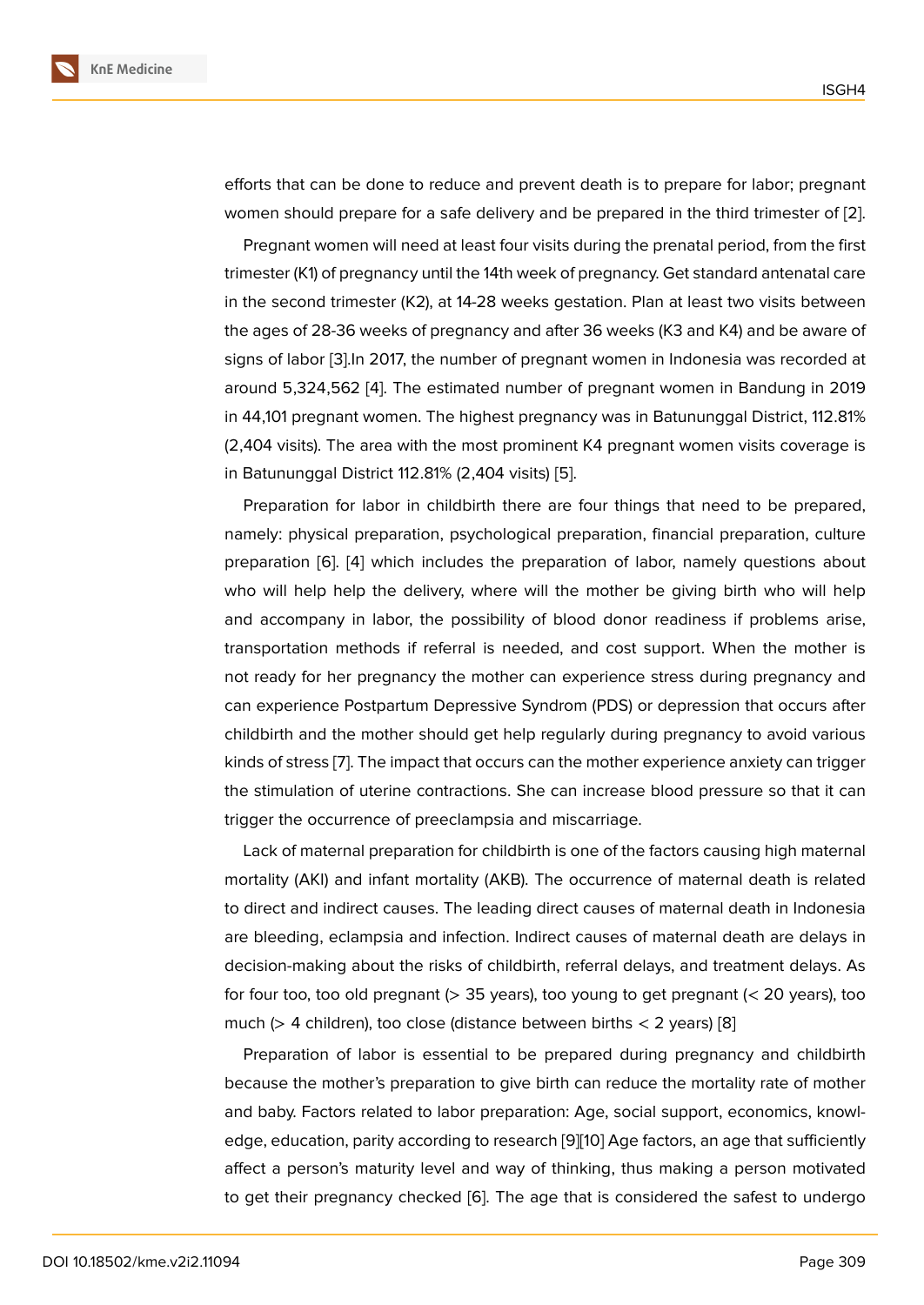pregnancy and childbirth is the age of 20-35 years because the physical condition is in top condition. While women aged 35 years are classified in a risky pregnancy. The results of this study are different from the results of Riska Rahmadani's research with the title of factors related to the readiness of childbirth in the Health Center Banguntapan II Bantul Yogyakarta which says that knowledge has no relationship with birth readiness. The difference between this study and the riska rahmadani study in this study did not pay attention to factors of parity, income, and social support.

According to research [11] The relationship of knowledge of pregnant women about childbirth with readiness to face labor in the third trimester at Umbulharjo I Yogyakarta Health Center with knowledge results has a relationship with readiness. While research according to [12] Age, Pa[rit](#page-9-0)y, Social support have a relationship with readiness while knowledge has no relationship with readiness. From the results of the study (Sugiyanti., 2009) factors related to the preparation of labor is parity with a value of 0.353 and significance o[f 0](#page-9-1).021. Family support with a value of 0.325 and significance of 0.29. Age with a value of 0.339 and significance of 0.034. Education with a grade of 0.647 and significance of 0.000. Knowledge, with a value of 0.816 and significance of 0.000. From the results of the above research, knowledge has the most value and significance, the author is interested in taking knowledge among all factors of maternal readiness to face childbirth.

# **2. RESEARCH METHODS**

This study includes a type of correlational research with a cross-sectional approach conducted at the Gumuruh Health Center in Bandung on August 5-19, 2021. The population in this study was a 3rd-trimester pregnant woman in the Gumuruh Health Center Work Area of 402 K4, domiciled in the working area of Gumuruh Health Center, who did not experience pregnancy complications and was willing to be a respondent. The sampling technique in this study uses accidental sampling techniques. Instruments used Knowledge and readiness questionnaires used in prime research. In the knowledge questionnaire, 24 questions were using the Likert measuring scale where for favorable questions had a value of 4 to strongly agree, 3 to agree, 2 to disagree and 1 to strongly disagree. whereas for unfavorable questions the value of 4 for the answer strongly disagrees, the value 3 for the answer disagrees, the value 2 for the answer agrees, the value 1 for the answer agrees with the test validity of the item ranges from 0.116 to 0.559.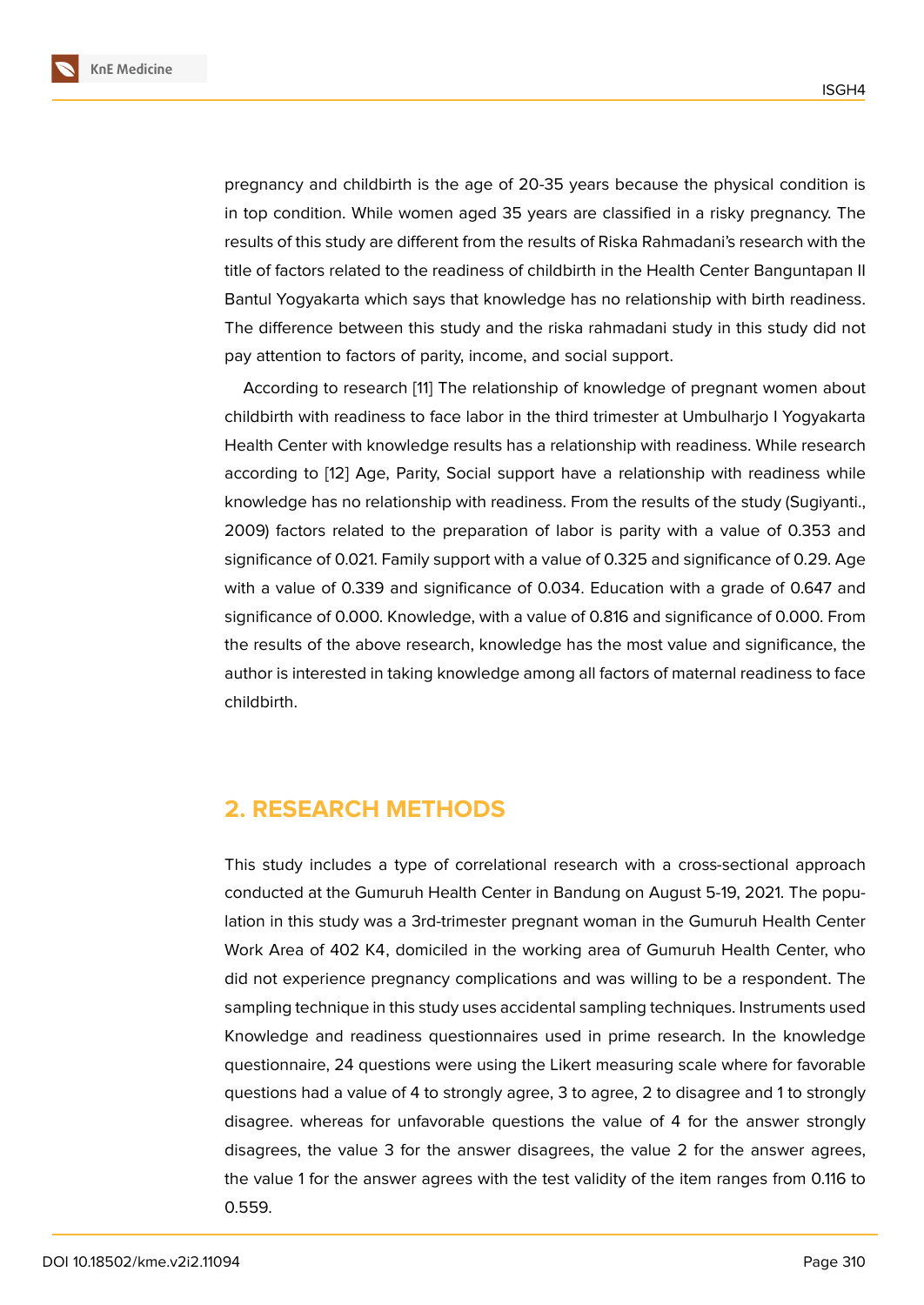**KnE Medicine**

In the readiness cookie, 18 questions are using the Likert measuring scale where favorable questions have a value of 4 to strongly agree, 3 to agree, 2 to disagree and 1 to strongly disagree. while for unfavorable questions the value of 4 for the answer strongly disagrees, the value 3 for the answer disagrees, the value 2 for the answer agrees, the value 1 for the answer agrees with the test validity of the item ranges from 0.339- 0.577. Test reliability using the formula Alpha Cronbach with a value of a >0.600 then declared reliable. The knowledge questionnaire used the Felicitas coefficient obtained a value of 0.737. The readiness questionnaire used relibiltas coefficient obtained a value of 0.80 at the stage of collecting questionnaire dissemination data through google form is carried out after the exit of research permission from the health service with

Number: PP.06.02/12647/Dinkes/VIII/2021 In data analysis using Univariate analysis using percentage and bivariate analysis using spearman rho test with an error rate of 0.05 and 95% confidence rating The normality test based on the Kolmogorov test was declared abnormal with a p-value of 0.00 ( $\lt$  a 0.05) and the data used ordinal so that it did not meet parametric requirements. correlation test using non-parametric range analysis.

### **3. Results**

| <b>Characteristics of Respondents</b>     |                     | F  | %               |  |
|-------------------------------------------|---------------------|----|-----------------|--|
| Mother's age                              | $<$ 20 year         | O  | 0               |  |
|                                           | 20-35 year          | 36 | 90              |  |
|                                           | 35 year             | 4  | 10 <sup>°</sup> |  |
|                                           | Total               | 40 | 100.0           |  |
| Education                                 | Low education       |    | 2,5             |  |
|                                           | Higher<br>education | 39 | 97,5            |  |
|                                           | Total               | 40 | 100.0           |  |
| Work                                      | Work                | 21 | 52,5            |  |
|                                           | Not working         | 19 | 47,5            |  |
|                                           | Total               | 40 | 100.0           |  |
| Source: SPSS Processed Results Data 2021. |                     |    |                 |  |

Table 1: Distribution of Frequency characteristics of respondents based on maternal age, education, occupation.

Based on the results of the study, it can be known that as many as 36 respondents or most (90%) are mothers aged 20-35 years. Based on education, as many as 39 respondents or almost all (97.5%) are highly educated (SMA / SMK, College). Based on work, as many as 21 respondents or most (52.5%) are working mothers.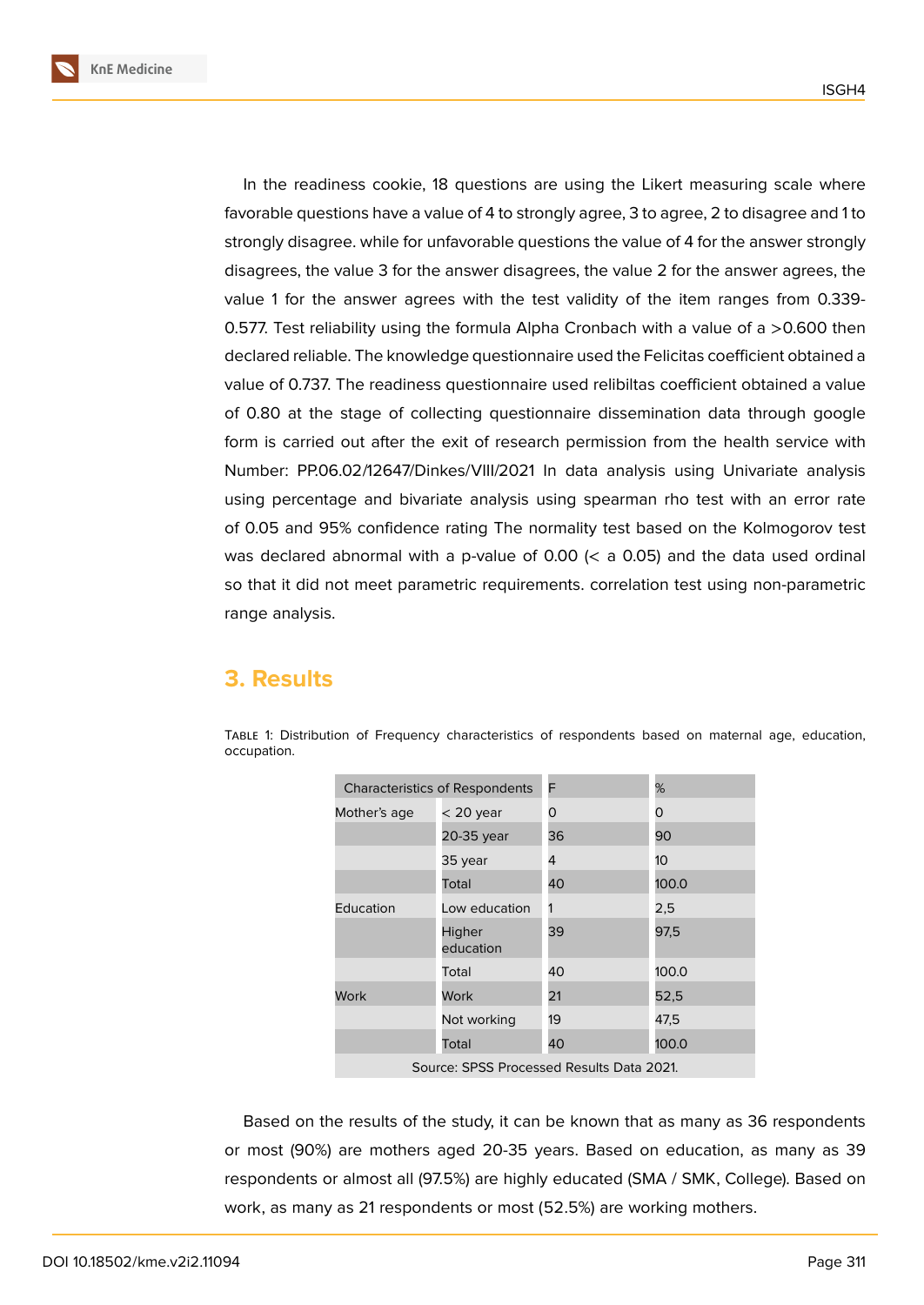| No | Knowledge | Frequency | %     |
|----|-----------|-----------|-------|
|    | Low       | Ω         | 0     |
| 2  | Enough    | 4         | 10,0  |
| 3  | Tall      | 36        | 90,0  |
|    | Total     | 40        | 100,0 |

Table 2: Knowledge of Third Trimester Pregnant Women About Childbirth at Gumuruh Public Health Center Bandung.

Source: SPSS Processed Results Data 2021.

From Table 4.2. It can be known that of the 36 respondents of knowledge results in Gumuruh Public Health Center Bandung mostly have high knowledge as many as 36 respondents (90.0%).

Details about family support data in the study can be seen in Table 4.3. Here:

Table 3: Readiness of Pregnant Women Facing Childbirth at Gumuruh Public Health Center Bandung.

| <b>Characteristics Respondent</b> |    |       | %     |
|-----------------------------------|----|-------|-------|
| Not enough                        | O  |       | O     |
| Enough                            | 18 | 45    | 45    |
| Well                              | 22 | 55    | 55    |
| Total                             | 40 | 100.0 | 100.0 |

Table 4.3 data Based on the results of the study of 40 respondents results of readiness to face childbirth as much as 22 (55%) partially good readiness.

The relationship of knowledge of pregnant women in the third trimester about childbirth with readiness to face labor at Gumuruh Public Health Center Bandung can be seen in the following table:

Table 4: The relationship between knowledge of the third trimester pregnant women about labor and readiness to face labor.

|                | <b>Readiness</b> |        |      |       | P value Coeffisien |
|----------------|------------------|--------|------|-------|--------------------|
| knowledge Good |                  | Enough | Less |       | Correlation        |
| Tall           | 19               | 17     |      |       |                    |
| Enough         | 3                |        |      | 0.027 | 0,129              |
| Low            |                  |        |      |       |                    |
| Total          | 22               | 18     |      |       |                    |
|                |                  |        |      |       |                    |

Based on the results of the Spearman Rank test obtained results that respondents who have high knowledge and good readiness there are 19 respondents, high knowledge with enough readiness there are 17 people, enough knowledge, with good readiness three people, enough knowledge, with enough readiness one person and signification value between knowledge and readiness to face childbirth  $0.027 < 0.05$ which means there is a significant correlation. A correlation value of 0.129 indicates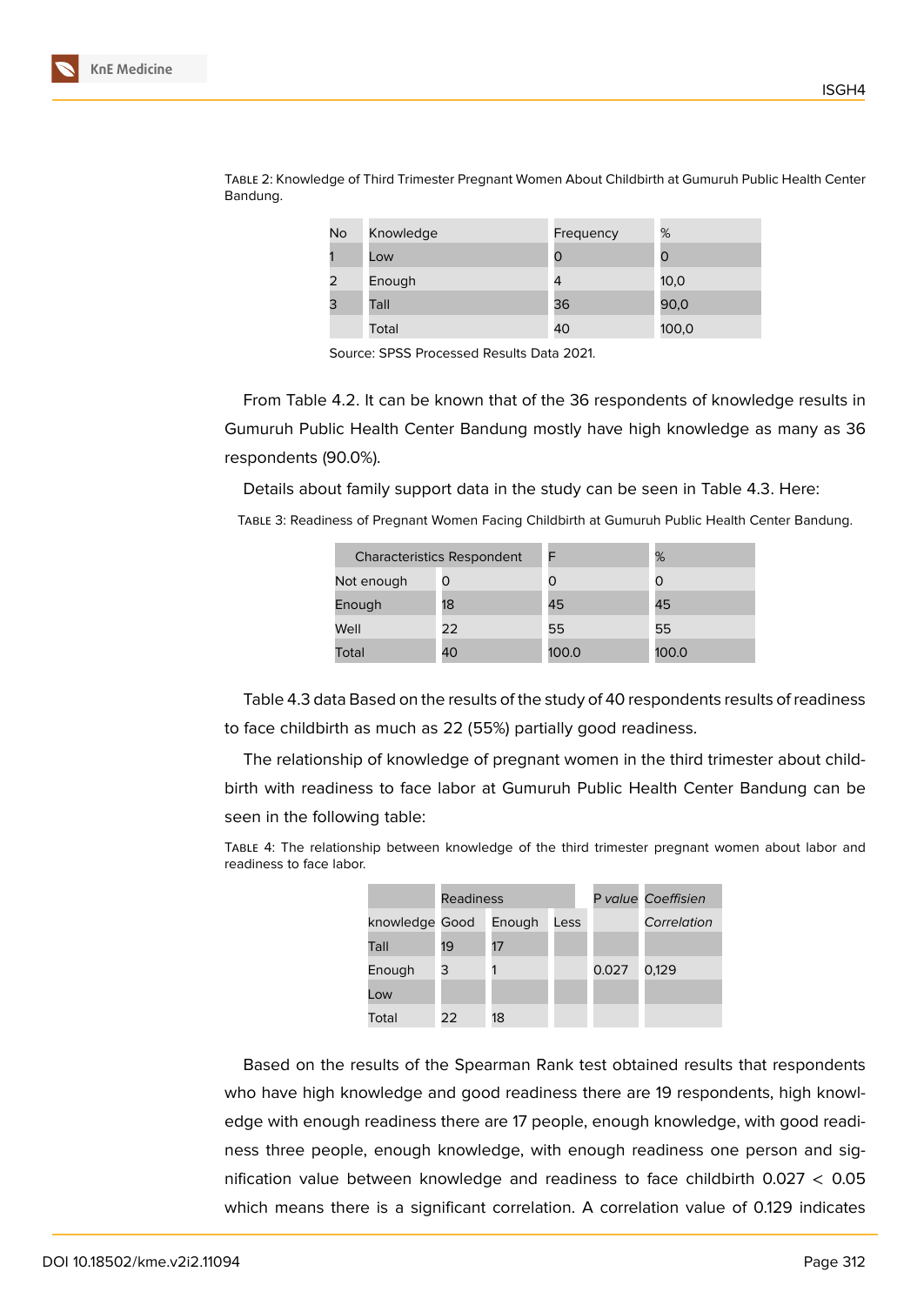that pregnant women's knowledge with readiness to face labor has a low degree of relationship. There is no negative sign (-) in front of the correlation coefficient value, which means that the direction of the relationship between variables there is a positive relationship means that the better the knowledge of pregnant women, the better the readiness of the mother to face labor.

### **4. Discussion**

#### **4.1. Pregnant Women's Knowledge Level**

Based on the characteristics of high knowledge respondents, it is possible because of the age factor where almost all 32 respondents (91%) have an age of 20-35 years by the theory put forward [6] that a person's age affects knowledge. Age affects a person's catch and mindset. The older you get, you will develop your fishing power and mindset so that the knowledge you get, the better. Age can affect a person getting older enough; the level of maturity an[d](#page-8-5) fear will be more mature in nursalam thinking [13]

Based on the characteristics of high knowledge is possible due to the level of education. Respondents with higher education almost entirely (97.5%) which according to theory [14] the higher a person's level of education, the higher the k[no](#page-9-2)wledge they have. Cognitive abilities derived from educational backgrounds will shape a person's way of thinking, including understanding factors related to knowledge of childbirth and readiness. [Th](#page-9-3)e results of this study are in line with research conducted [9] with the title Of Knowledge Relationship of Pregnant Women About Childbirth With Readiness to Face Childbirth In The Third Trimester At Umbulhardjo I Yogyakarta health center with a sample of 34 people; it was found that 12 respondents (64.7%) pregn[ant](#page-8-8) women with higher education, and low education levels as much as 12 (35.3%). Another possible factor is the employment factor, where most of the respondents with high knowledge, as many as 19 people (52%), do not work. The results of this study are not in line with the [9] with the title Of Factors Related to Birth Readiness In Pregnant Women Trimester III At Pleret Bantul Health Center with a sample of 40 people, obtained Pearson correlation results  $p < 0.05$  (0.007 so that it can be stated that there is a significant relationship [be](#page-8-8)tween maternal work and labor readiness.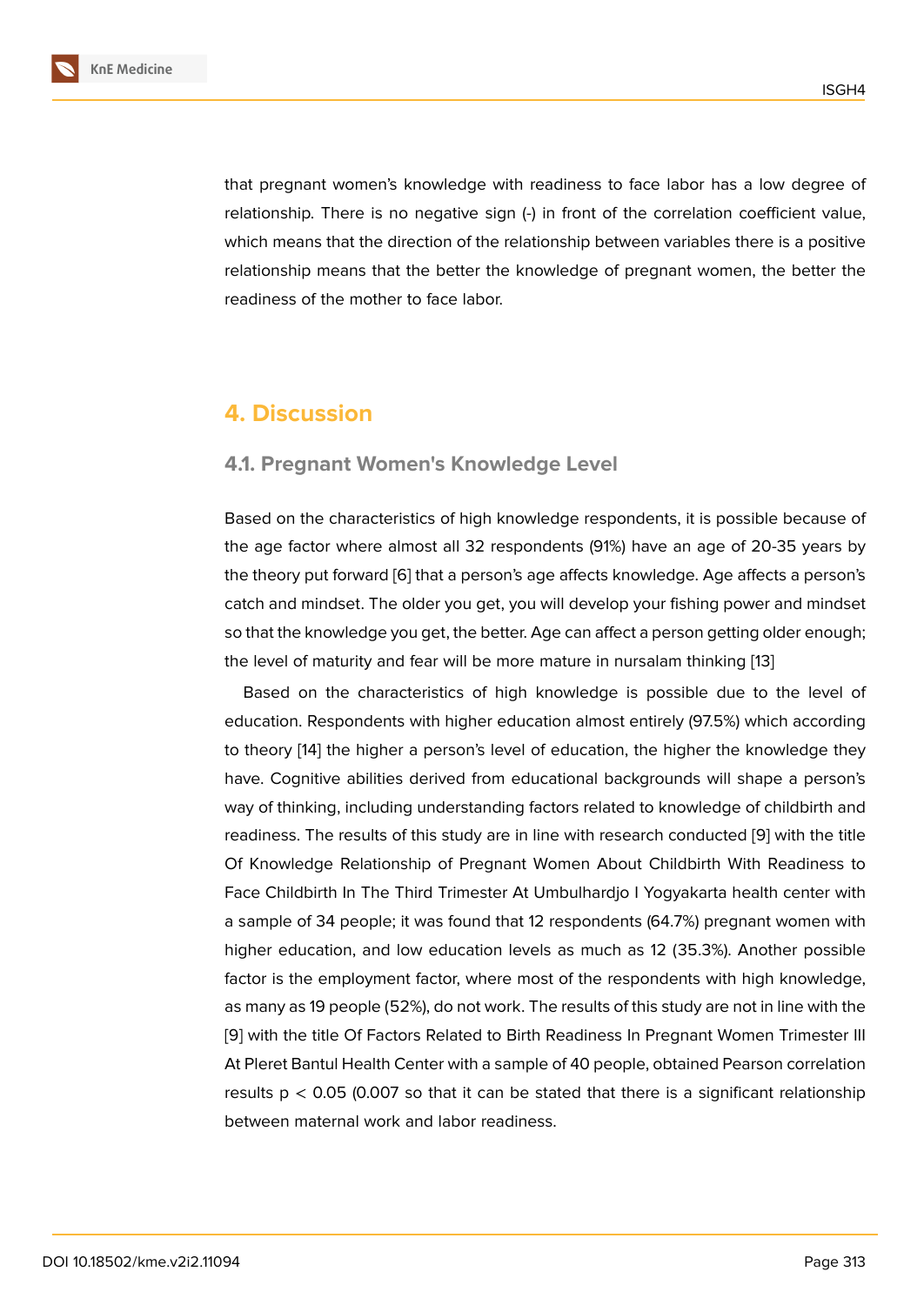### **4.2. Overview of Readiness to Face Childbirth**

Good readiness is needed to face labor well and know the signs and symptoms of labor. The labor readiness will reduce confusion and chaos at the time of delivery and increase the possibility that the mother will receive appropriate and timely care [11]. Based on the research results at the Gumuruh Health Center in Bandung, data obtained that most respondents, namely 22 respondents (55%), have good readiness. Based on readiness data, both were influenced by educational factors where 22 respond[en](#page-9-0)ts (100%) have a higher education level. The results of this study are in line with the study [11] entitled Relationship of Knowledge of Pregnant Women About Childbirth With Readiness to Face Childbirth In The Third Trimester At Umbulhardjo Health Center I Yogyakarta concluded that there is a relationship between education level and readiness.

Other factors that affect readiness are age, which is almost 21 respondents (95.4%) aged 20-35 years, and a small percentage of 1 respondent (4.6%) age >35 years [6].The age that is considered the safest to undergo pregnancy and childbirth is the age of 20- 35 years because the physical condition is in top condition. At the same time, women aged 35 years are classified in a risky pregnancy. Educational factors, education [af](#page-8-5)fects a person's learning process; the higher the education, the easier it will be to receive information. The level of education also determines the low or absence of a person to receive and use knowledge or information; in the results of research of mothers who have an excellent readiness higher education almost entirely 39 respondents (97.5%).

### **4.3. Relationship Of Knowledge Level of Pregnant Women Trimester III About Childbirth With Readiness to Face Childbirth**

The knowledge of pregnant women is influenced by several factors, including the level of education. The level of education will be easier to receive information [14]. Based on the results of the spearmen rank test analysis, it was obtained that respondents who have high knowledge and good readiness there are 19 respondents, high knowledge and readiness are enough there are 17 respondents, enough knowled[ge](#page-9-3) and good readiness there are 3 respondents, enough knowledge and sufficient readiness there is 1 respondent. Based on the results of observations, mothers who have good readiness influenced by the support of the husband, although not examined in the custody, can be observed pregnant women get support from the husband seen when pregnant women visit the health center accompanied by the husband. Based on the results of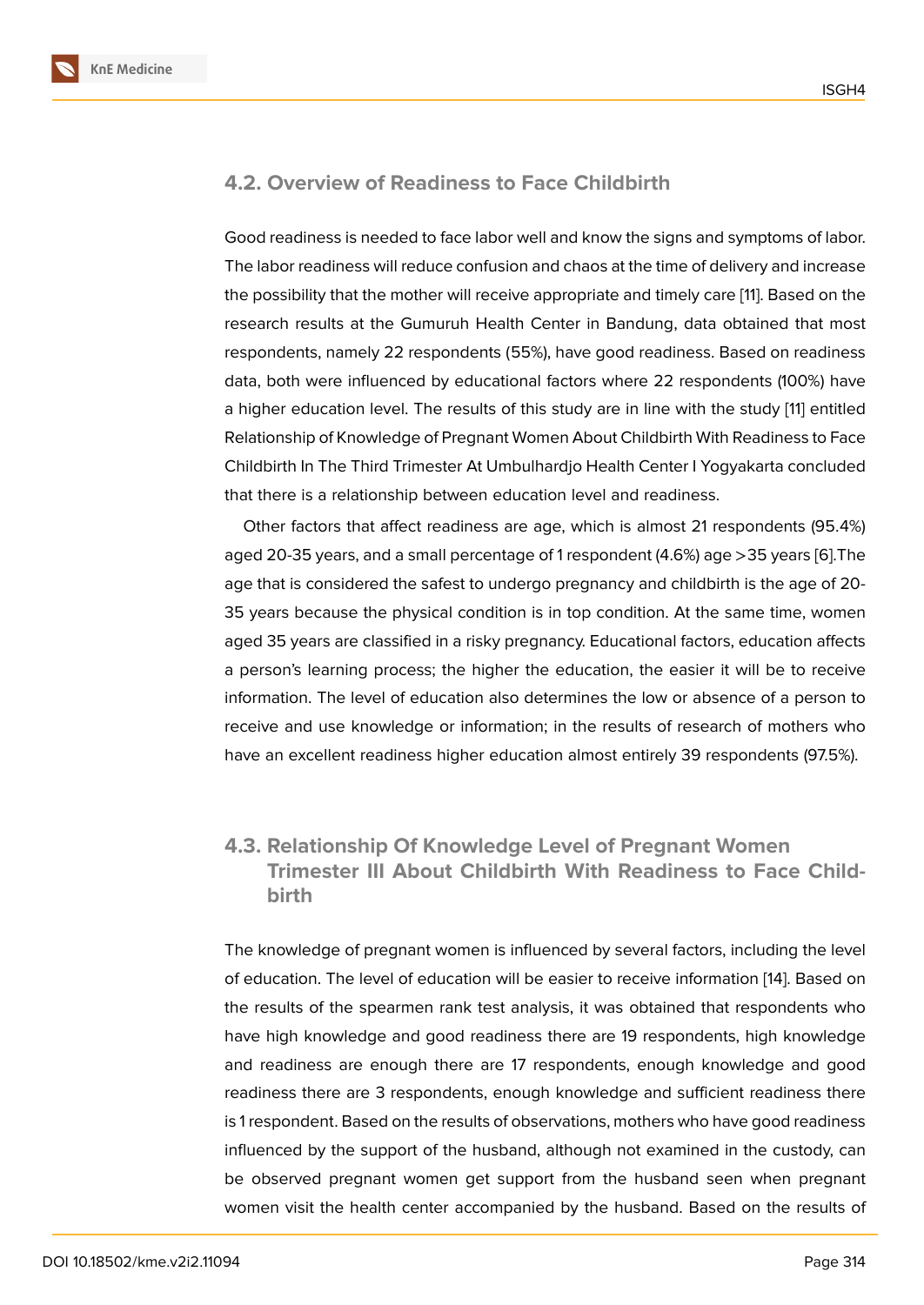observations from the data of visits of pregnant women to the health center, on average, the mother has experienced pregnancy before.

Showing that the relationship of knowledge of pregnant women with readiness to face labor at gumuruh health center with a positive relationship level p-value + 0.027 indicates a positive relationship means the higher the knowledge then the higher the readiness. The results of this study are in line with research conducted by [15] entitled Relationship of Knowledge of Primigravida Mother with Maternal Readiness in Facing Childbirth in the Working Area of Lamongan Regency Deket Health Center with the result that there is a significant relationship of 0[.03](#page-9-4)4 means  $p > \alpha$  (0.05>0.034). Most of the respondents were out of work, nearly half had higher education. The knowledge possessed by pregnant women will determine the way the mother thinks and how to view childbirth. The more knowledge pregnant women have about childbirth will form a positive thought about childbirth so that the mother is better prepared for labor. Mothers who have good knowledge about childbirth are expected to be able to prepare for labor as early as possible both physically and mentally. With good knowledge, the mother will have a mature readiness to be able to face labor, so that she can anticipate as early as possible if there is an emergency in the labor process. The limitation of this study is the retrieval of data used through questionnaires so that the results obtained are subjective, where the respondent's answers are largely determined by the mood or feelings of respondents. The honesty of possible respondents can also affect the results of the study.

### **5. Conclusion**

There is a relationship of knowledge of pregnant women with readiness to face labor at Gumuruh Bandung Health Center with a p-value of 0.027. Nila spearman rank correlation of 0.129 indicates that the higher the knowledge, the higher the readiness.

# **6. Implication**

This research can be used as input material for health workers first in the field of maternity nursing to understand the factors that affect labor readiness. So that nurses can approach pregnant women who are preparing for labor to provide advice or input to prepare labor from the start of pregnancy to prevent Postpartum Depressive Syndrome (PDS) or depression that occurs after childbirth.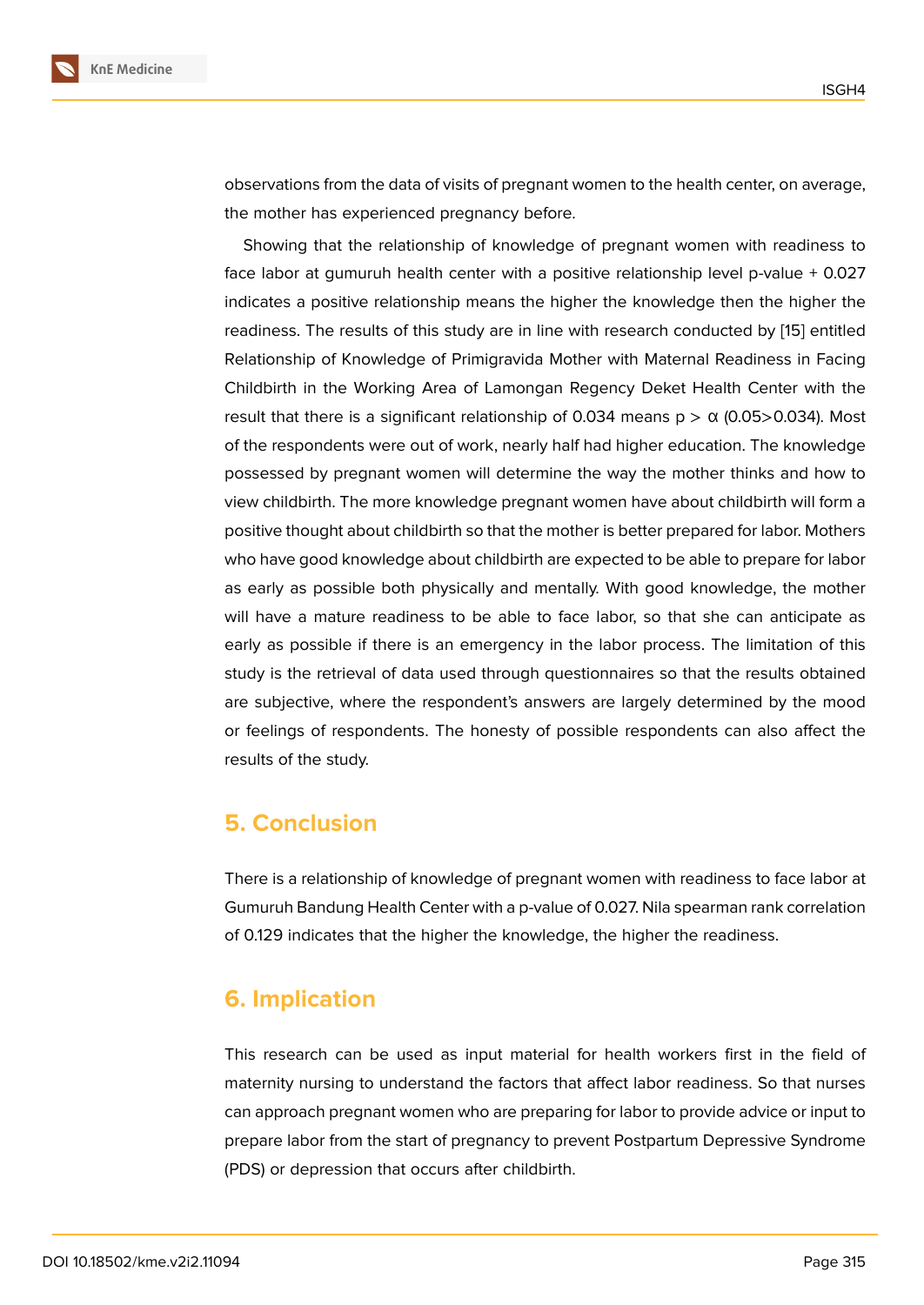

# **7. Confession**

Sri Hayati is a lecturer at the Faculty of Nursing, Adhirajasa Reswara Sanjaya University.

Erna Irawan is a lecturer at the Faculty of Nursing, Adhirajasa Reswara Sanjaya University.

Rika Gustina is an undergraduate student of Nursing at Adhirajasa University Reswara Sanjaya.

### **References**

- <span id="page-8-0"></span>[1] Rahmawati S. Hubungan dukungan suami dengan psikososial. Ibu masa kehamilan di wilayah kerja puskesmas janti malang. Malang: Naskah Publikasi; 2017.
- <span id="page-8-1"></span>[2] Mardiani P. Sikap ibu hamil trimester III tentang persiapan persalinan. Kendari: Politeknik Kesehatan Kendari; 2017.
- <span id="page-8-2"></span>[3] Lestari SS. Faktor-faktor yang berhubungan dengan kunjungan antenatal care K4 di puskesmas karangmojo i tahun 2018. Poltekkesjogja; 2019 Desember 13. Available from: http://eprints.poltekkesjogja.ac.id/2189/3/3.%20Chapter 2.pdf
- <span id="page-8-3"></span>[4] Patimah S. Astuti EW, Tajmuati A. Praktik Klinik Kebidanan III. Kemenkes RI. Jakarta. 2018 Agustus 17. https://bppsdmk.kemkes.go.id
- <span id="page-8-4"></span>[5] Bandung DK. Profil kesehatan kota bandung tahun 2019. Dinas kesehatan kota bandung. 2019 Juni 30. Available from: https://dinkes.bandung.go.id
- <span id="page-8-5"></span>[6] Trisnawati T. Gambaran dukungan suami dalam persiapan persalinan pada ibu hamil trimester III di puskesmas mlati II. Yogyakarta: Poltekkes Kemenkes Yogyakarta; 2019.
- <span id="page-8-6"></span>[7] Novriani W, Sari FS. Dukungan keluarga. Dengan kecemasan menjelang persalinan trimester III. Jurnal Ipteks Terapan. 2017;11(1):55-64
- <span id="page-8-7"></span>[8] Rokom R. Strategi Opertional Turunkan Angka Kematian Ibu. Departemen Kesehatan Republik Indonesia. 2011 Februari 09. https://sehatnegeriku.kemkes.go.id/baca/rilismedia/20110209/47839/5-strategi-operasional-turunkan-angka-kematian-ibu/
- <span id="page-8-8"></span>[9] Rosyidah SS. Faktor yang berhubungan dengan kesiapan persalinan pada ibu hamil trimester III di puskesmas pleret bantul. Yogyakarta: UNIVERSITAS 'AISYIYAH. 2017.
- [10] Wandhini PW. Gambaran asuhan keperawatan pada ibu primigravida trimester III untuk meningkatkan kesiapan persalinan di puskesmas pembantu dauh puri denpasar. Denpasar: Poiltekkes Denpasar; 2018.